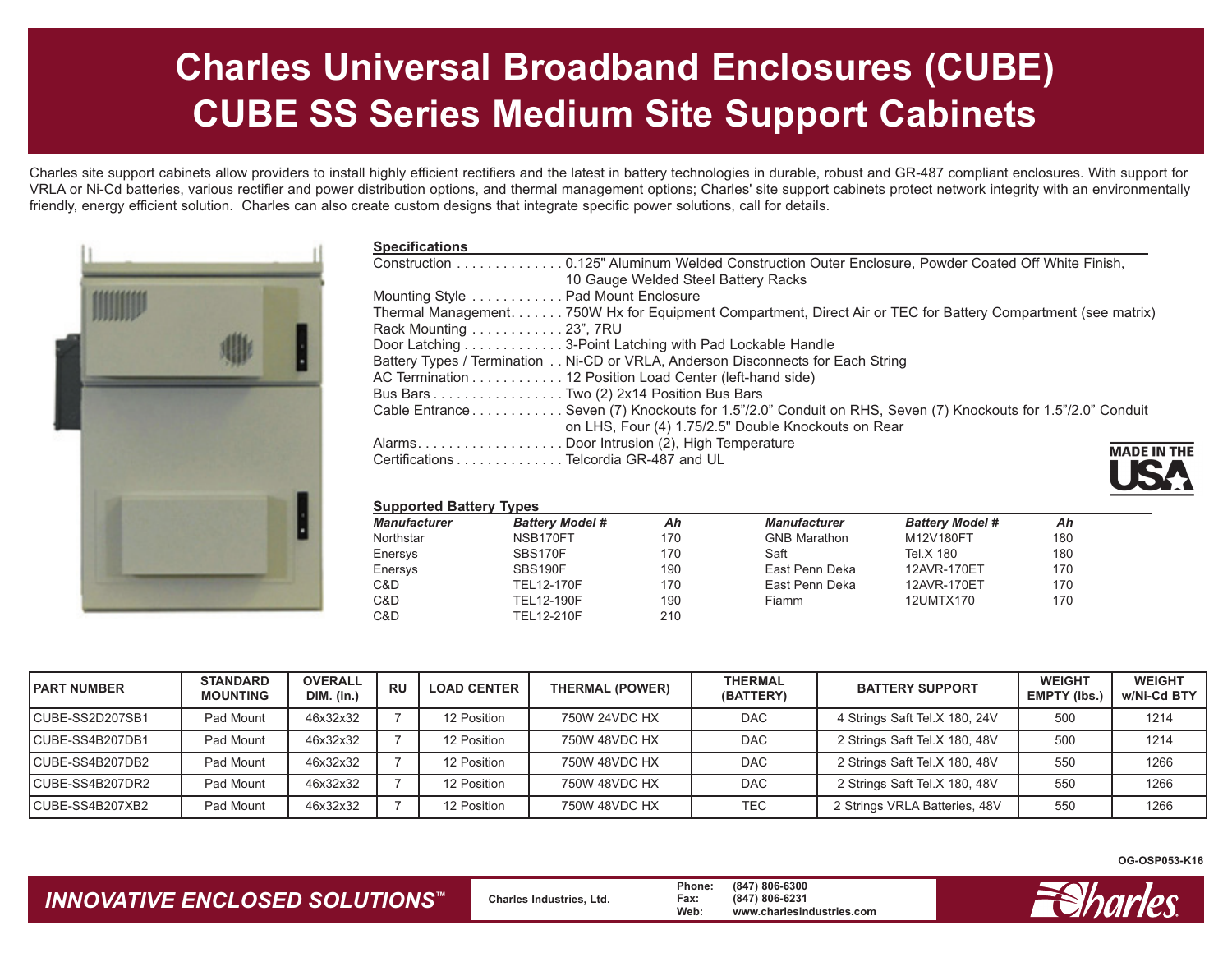# **CUBE SS Series Medium Site Support Cabinets**

## **Integrated Power Configuration Detail**

|                       |                                                         |                           |                                 | <b>DC DISTRIBUTION</b>                        | <b>AC INPUT WIRING</b>                           |                                |                            |                    |                        |                                                                       |                     |
|-----------------------|---------------------------------------------------------|---------------------------|---------------------------------|-----------------------------------------------|--------------------------------------------------|--------------------------------|----------------------------|--------------------|------------------------|-----------------------------------------------------------------------|---------------------|
| <b>Charles Part #</b> | <b>Integrated Power System</b>                          | Rectifier<br><b>Slots</b> | <b>Rectifiers in</b><br>Config. | Circuit<br><b>Breaker</b><br><b>Positions</b> | DC Breakers in Config.                           | <b>GMT</b><br><b>Positions</b> | <b>AC Input</b><br>Voltage | <b>Load Center</b> | Main<br><b>Breaker</b> | <b>AC Load Breakers</b>                                               | # Open<br>Positions |
| SS2D207SB1            | None                                                    | None                      | None                            | None                                          | None                                             | None                           | 220                        | 12 Pos.            | 125A 2P                | $(1)$ 15A for GFCI                                                    | 11                  |
| SS4B207DB1            | None                                                    | None                      | None                            | None                                          | None                                             | None                           | 220                        | 12 Pos.            | 125A 2P                | $(1)$ 15A for GFCI                                                    | 11                  |
| SS4B207DB2            | GE Infinity S, 48V/24V, 400A<br>NES4824-23-AC1-PS8-DC1E | 8                         | (4) 50A, 48V                    | 26                                            | $(1)$ 5A for HX<br>$(1)$ 3A for DAC<br>$(8)$ 30A | None                           | 110                        | 12 Pos.            | 125A 2P                | (1) 15A for GFCI (4) 30A<br>1P for Rectifiers                         |                     |
| SS4B207DR2            | GE Infinity S, 48V/24V, 400A<br>NES4824-23-AC1-PS8-DC1E | 8                         | None                            | 26                                            | $(1)$ 5A for HX<br>$(1)$ 3A for DAC              | None                           | 220                        | 12 Pos.            | 125A 2P                | $(1)$ 15A for GFCI (4) 40A<br>2P for Rectifiers<br>(1) 2P 50A For Gen |                     |
| <b>SS4B207XB2</b>     | GE Infinity S, 48V/24V, 400A<br>NES4824-23-AC1-PS8-DC1E | 8                         | (4) 50A, 48V                    | 26                                            | $(1)$ 5A for HX<br>$(1)$ 20A for TEC<br>(8) 30A  | None                           | 220                        | 12 Pos.            | 125A 2P                | $(1)$ 15A for GFCI (4) 40A<br>2P for Rectifiers                       | 3                   |

### **ACCESSORY ITEMS** \

| <b>PART NUMBER</b> | <b>DESCRIPTION</b>                                               |
|--------------------|------------------------------------------------------------------|
| 07-002067-0        | 216 Tool (7/16" Nut Wrench) for Entering Cabinets                |
| 97-002145-A        | Temporary Shelf for Saft Ni-Cd Battery installation              |
| 97-002194-A        | Blank cover for load center                                      |
| 97-002196-A        | 3 Pair 2/0 Cable and Conduit Kit                                 |
| 97-002555-A        | 4 Pair 2/0 Cable and Conduit Kit                                 |
| 97-SSMDSHRD-A      | AC Load Center Shroud for Medium Site Support Cabinets           |
| 97-002287-A        | Ni-Cd to VRLA Retainer Bracket Conv. Kit for SS/BBU Battery Tray |
| 97-002570-A        | 4/0 Power Cable Kit, 16'                                         |
| 97-002162-A        | Field Installed 6" Plinth                                        |
| 96-002162-A        | Factory Installed 6" Plinth                                      |
|                    |                                                                  |



**OG-OSP053-K16**

#### *INNOVATIVE ENCLOSED SOLUTIONS ™*

 **Charles Industries, Ltd. Phone: (847) 806-6300 Fax: (847) 806-6231 Web: www.charlesindustries.com**